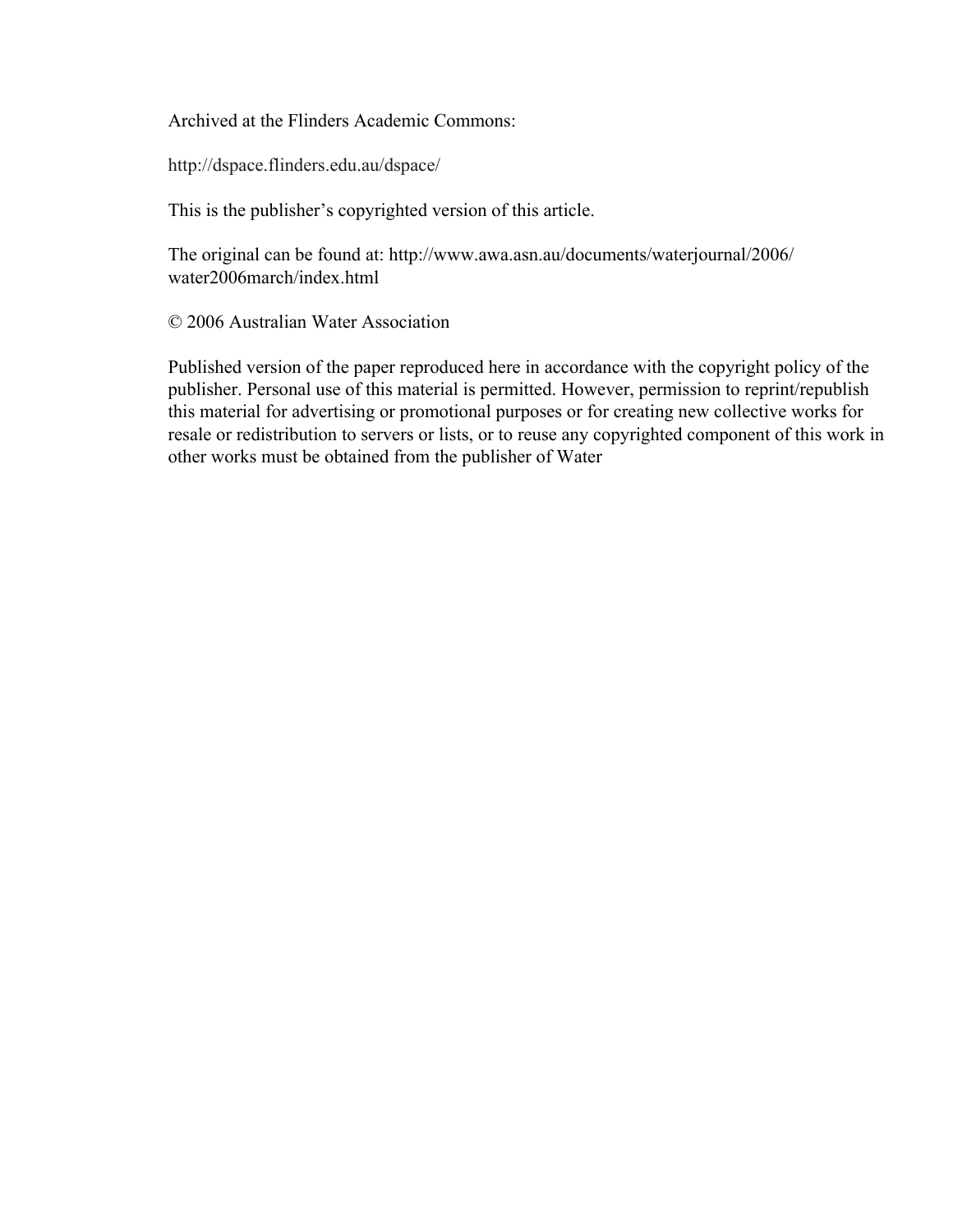# **ACCEPTANCE OF WATER RECYCLING IN AUSTRALIA: NATIONAL BASELINE DATA**

J S Marks, B Martin, M Zadoroznyj

# **Abstract**

Water recycling is recognised by policy makers and the water supply industry as being an important strategy in the management of urban water supplies. Following prolonged drought conditions, combined with predicted water demand, sewer mining has been given the official goahead in Sydney, indirect potable reuse is back on the planning agenda and various alternatives, including desalination, are either established, planned, or in the process of being implemented. With wide acknowledgement of the need for triple bottom line outcomes, the social aspect of water recycling needs to be considered along with the economic and environmental benefits. To what extent do Australians accept the introduction of water recycling as a water conservation strategy? Key results of a national survey (n=2504) are presented in this paper that confirm the historical preference for non potable (not for drinking) uses of reclaimed water. In addition, this research finds that householders are willing to use a range of alternative sources of water in the home and for purposes that will involve direct bodily contact.

While there is no published literature in Australia on national findings relating to public acceptance of recycled water, a few scholarly studies have demonstrated that various communities, in Sydney (Sydney Water 1996; Roseth 2000), Perth (ARCWIS 1999), and Adelaide's residential reuse sites (Marks 2003; McKay & Hurlimann 2003:48), are enthusiastic about non potable (not for drinking) uses of reclaimed water (water sourced from sewage effluent treated to a standard suitable for its end use). The same communities are more reluctant to recycle the water for potable uses. The percentages in Table 1 represent the proportion of each sample that support reclaimed water for a range of non potable and potable uses.

Of some interest is that one national telephone survey on public perceptions of health risks (Star, Langley & Taylor 2000; n=2008) included questions on "reuse of treated sewage on crops" and parklands. Despite the negative bias (omitting that the water is treated to suit its end use), around half the sample of Australians believed that the reuse for crop irrigation and parklands would involve low or minimal health risks (approximately 47 per cent for crops, and 53 per cent for parklands).

Another more recent telephone survey (UMR Research, n=600) on behalf of the Government of New South Wales reports that 29 per cent of Sydney residents were

very, or, mildly comfortable with "drinking recycled sewage, including toilet water, that is treated to drinking water quality" (Davies 2005). However when the process of indirect potable reuse was described, as involving the mixing of reclaimed water with rainwater in Warragamba Dam, "48 per cent supported the 'shandying' option" (Davies 2005). A similar result was generated through a Clean Up Australia poll that reported Sydney people were "46.4 per cent in favour" of "pumping treated sewage into Warragamba Dam" (Clean Water Campaign 2005).

國

It has been argued that findings from general population surveys that focus on policy-type questions need to be differentiated from those that present more salient options. In the case of recycling water, the salience of a proposal means that its implementation is imminent (Bruvold 1988) or that bodily contact, personal use or ingestion is specified (Marks 2004:46). For example, recent work completed by CSIRO (Po *et al* 2005) in Melbourne and Perth queried respondents' intended action, rather than support for proposals. In relation to the Werribee Irrigation District's use of recycled water for crop irrigation, 35.0 per cent of respondents (n=400) indicated they would buy the vegetables without hesitation, and a further 55.5 per

|  |  |  | Table 1. Acceptance of recycling reclaimed water (total percentages favour/agree) |  |
|--|--|--|-----------------------------------------------------------------------------------|--|

|                      | Sydney 1996<br>$n = 1000$ | Sydney 1999<br>$n = 1300$ | <b>Perth 1999</b><br>$n = 666$ | New Haven 2000<br>$n=201$ | <b>Mawson L. 2001</b><br>$n=201$ | <b>Mawson L. 2002</b><br>$n = 136$ |
|----------------------|---------------------------|---------------------------|--------------------------------|---------------------------|----------------------------------|------------------------------------|
| Golf courses         |                           |                           | 95                             |                           |                                  |                                    |
| Recreational parks   | 94                        | 97                        | 89                             | 100                       | 100                              |                                    |
| Household gardens    | 95                        | 97                        | 88                             | 1002                      | 952                              | 99                                 |
| Car washing          | 96                        | 96                        |                                |                           |                                  |                                    |
| Home toilet flushing | 96                        | 96                        | 95                             |                           |                                  |                                    |
| Vegetable crops      | 96                        | 94                        |                                | 95                        | 90                               |                                    |
| Home laundry         | 77                        | 75                        | 51                             | 502                       | 582                              | 49                                 |
| Showering            | 55                        | 52                        | 31                             |                           |                                  |                                    |
| Cooking              | 33                        | 34                        |                                | 45 <sup>2</sup>           | 32 <sup>2</sup>                  |                                    |
| Drinking             | 27                        | 26                        | 16                             |                           |                                  | 0.7                                |

Note: 1. Face to face interviews (qualitative research) with randomly selected householders. 2. Both types of applications included in the one statement.

**refereed paper**

Background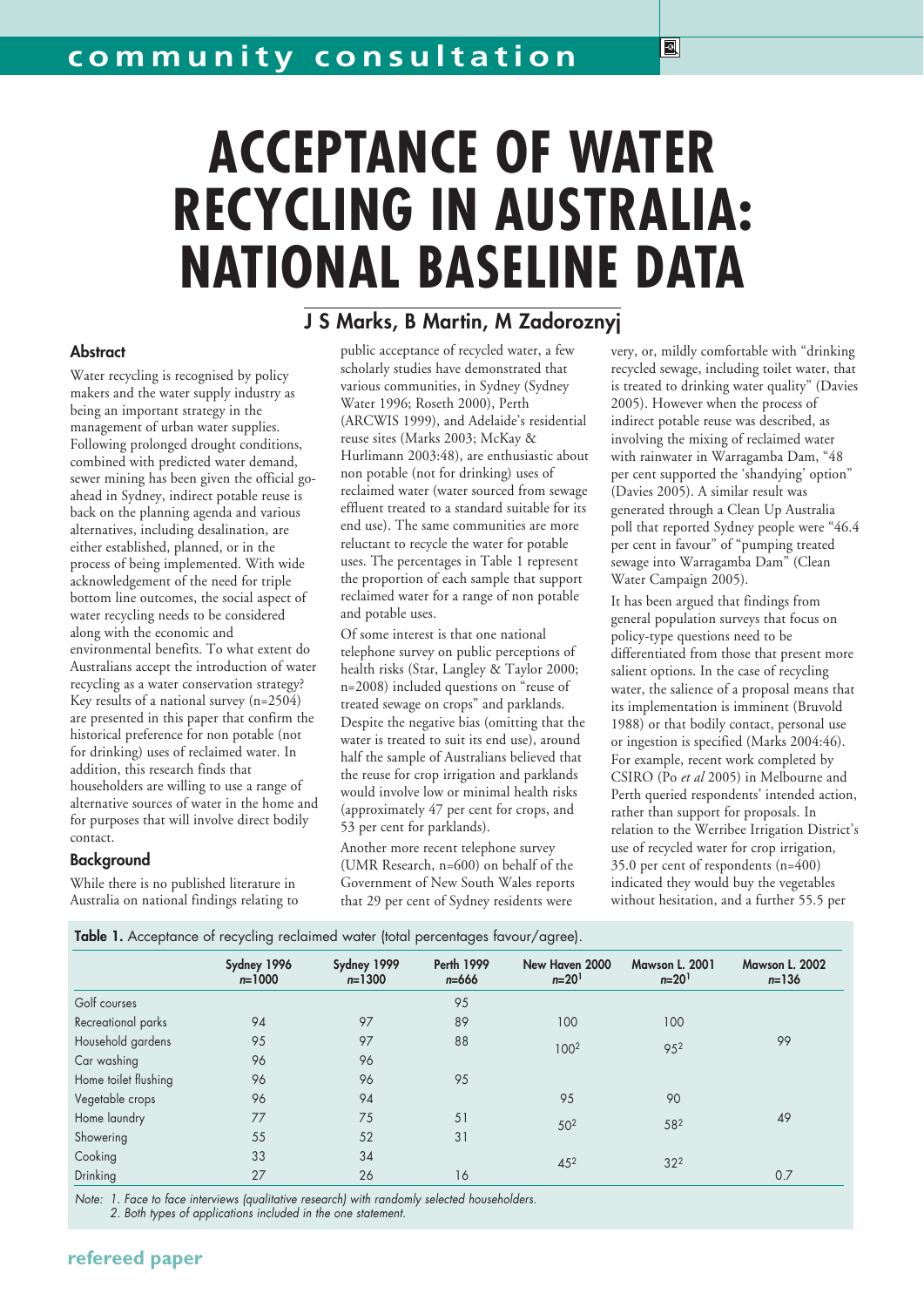cent were unsure (Po *et al* 2005:83). Most of the reasons (n=223) for being unsure related to the need for reassurances that the water would be treated properly or that safety would be guaranteed (2005:84). In Perth, respondents considered the planned Managed Aquifer Recharge (MAR) indirect potable reuse scheme and 31.3 per cent were unconditionally willing to drink the water (2005:52). Another 51.0 per cent had reservations, and 17.8 per cent indicated they would not drink the water. A total of 72.1 per cent of reasons (n=205) for being unsure related to respondents' concern about health risks (2005:53), as found in the Melbourne research.

As far as other alternative sources are concerned, the ARCWIS (1999) study mentioned earlier found that Perth residents preferred recycling water sourced from stormwater than reclaimed water. And in the ongoing recycled water vs. desalination debate, the aforementioned UMR Research study found that "65 per cent of people support desalination" (Davies 2005).

The risk literature, involving psychometric, social and cultural studies, confirms that risks are more acceptable if they are visible, voluntary, familiar, controllable, fair, forgettable, acute (as opposed to long term, chronic effects), immediate (rather than delayed) and natural (see for example Fischhoff *et al* 1978, Otway & von Winterfeldt 1982, Marris & Langford 1996). Risks that are most dreaded or unacceptable are new, higher technologies experienced involuntarily that have delayed consequences for masses of people (Fischhoff *et al* 1978:143; also Beck 1992, Giddens 1990). Current sociological thought on embodiment of risks is also relevant, as found in the growing literature on biotechnology, where acceptance is shaped by usefulness, moral and ethical considerations (e.g. Paula 2001). People (consumers) are particular about what they consume. To further complicate matters, risk perceptions of recycled water are likely

to be mediated by trust in the technology and those that control the ongoing management of the risks (Marks 2003, 2004; Po *et al* 2005; Hurlimann 2005).

# Research Design and Methodology

The objectives of the survey were to establish national benchmark data on acceptability of a range of water recycling options and to explore the influence of context (prior experience, trust), values, beliefs and relevant demographics. The target population for the survey included householders who had experienced water restrictions over the previous summer period. Therefore, all capital cities except Darwin were included. The telephone survey was developed by the Flinders University researchers and administered through the University of Queensland Social Research Centre from November to December 2004 and completed in January 2005. The total finished sample was 2504, comprising approximately 357 respondents in each city, with an overall response rate of 29.6 per cent (that is, of 8,467 persons contacted, 2504 responded to the survey). This response was lower than expected, although it is comparable to that experienced for similar surveys (e.g. Po *et al* 2005). Representativeness of the sample to the seven target populations was assessed by comparison with relevant Census data (2001) revealing some biases on age, education and gender (our sample was older, more highly educated, with gender evenly distributed). Post hoc weights were then constructed to correct these biases. Sampling weights based on the relative sizes of cities were also calculated to permit estimation of representative national results. In addition, a follow-up survey of non respondents (total n=400) was conducted in September 2005. The results confirm that the initial non respondents do not vary greatly from respondents in the main sample. All results reported here are weighted using post hoc and sampling weights.

Due to the large sample size, all figures reported are representative of responses that would be found in the target population. That is, it can be claimed, at the 95 per cent confidence level, that average percentages in the population would vary only slightly from the sample percentages (within an interval ranging from plus or minus one to two per cent above and below the percentages shown).

This paper will detail the questions put to respondents and their responses to accepting alternative options to traditional mains water supply. Note that all 'don't know' responses were not offered, but volunteered. Reporting the results for each capital city is beyond the scope of this article and will be undertaken elsewhere. Space limitations also prohibit presentation and discussion of the influence of a range of factors as well as a more detailed analysis of the reasons given by respondents for their responses.

# General Acceptance of Reclaimed **Water**

To gauge attitudes to the policy of introducing reclaimed water for non potable uses, respondents were presented with the following explanation and uses of recycled water. The results are recorded alongside each item in Table 2, and the level of support towards the applications is graphically illustrated in Figure 1.

Treated wastewater or sewage effluent is normally discharged to rivers or the ocean, but can be reclaimed for recycling. These uses for reclaimed water are not for drinking but the reclaimed wastewater is highly treated to suit the end use. Please indicate whether you strongly favour, favour, oppose, or strongly oppose these uses of reclaimed water [as listed in Table 2].

The questions were presented to respondents in the order they appear in Table 2. Figure 1 ranks the results which confirm that recycling reclaimed water for the irrigation of golf courses, parks, gardens and flushing of public toilets is strongly

### Table 2. Acceptance of recycling reclaimed water (percentages, n=2504).

|                                              | <b>Strongly favour</b> | Favour | <b>Total in favour</b> | Don't know | <b>Oppose</b> | Strongly oppose |
|----------------------------------------------|------------------------|--------|------------------------|------------|---------------|-----------------|
| For flushing toilets in public buildings     | 56.5                   | 37.7   | 94.1                   | 1.4        | 3.6           | 0.9             |
| Commercial laundries                         | 32.4                   | 43.6   | 76.0                   | 3.7        | 18.6          | 1.7             |
| For irrigating golf courses, parks & gardens | 60.5                   | 36.1   | 96.6                   | 0.4        | 2.7           | 0.3             |
| school yards and playing fields              | 45.0                   | 41.6   | 86.6                   | 1.7        | 10.8          | 0.9             |
| dairy, beef and sheep pasture                | 34.9                   | 40.2   | 75.1                   | 3.2        | 19.4          | 2.3             |
| vegetables and fruit crops                   | 28.9                   | 39.3   | 68.2                   | 3.4        | 24.6          | 3.8             |
| vineyards                                    | 29.6                   | 44.3   | 74.0                   | 3.5        | 19.7          | 2.9             |

Note: - Refusals and missing data not included (involving one respondent on four responses). - At the 95% confidence level, population % would fall within ±0.7% through to ±1.9% of 'total in favour' figures.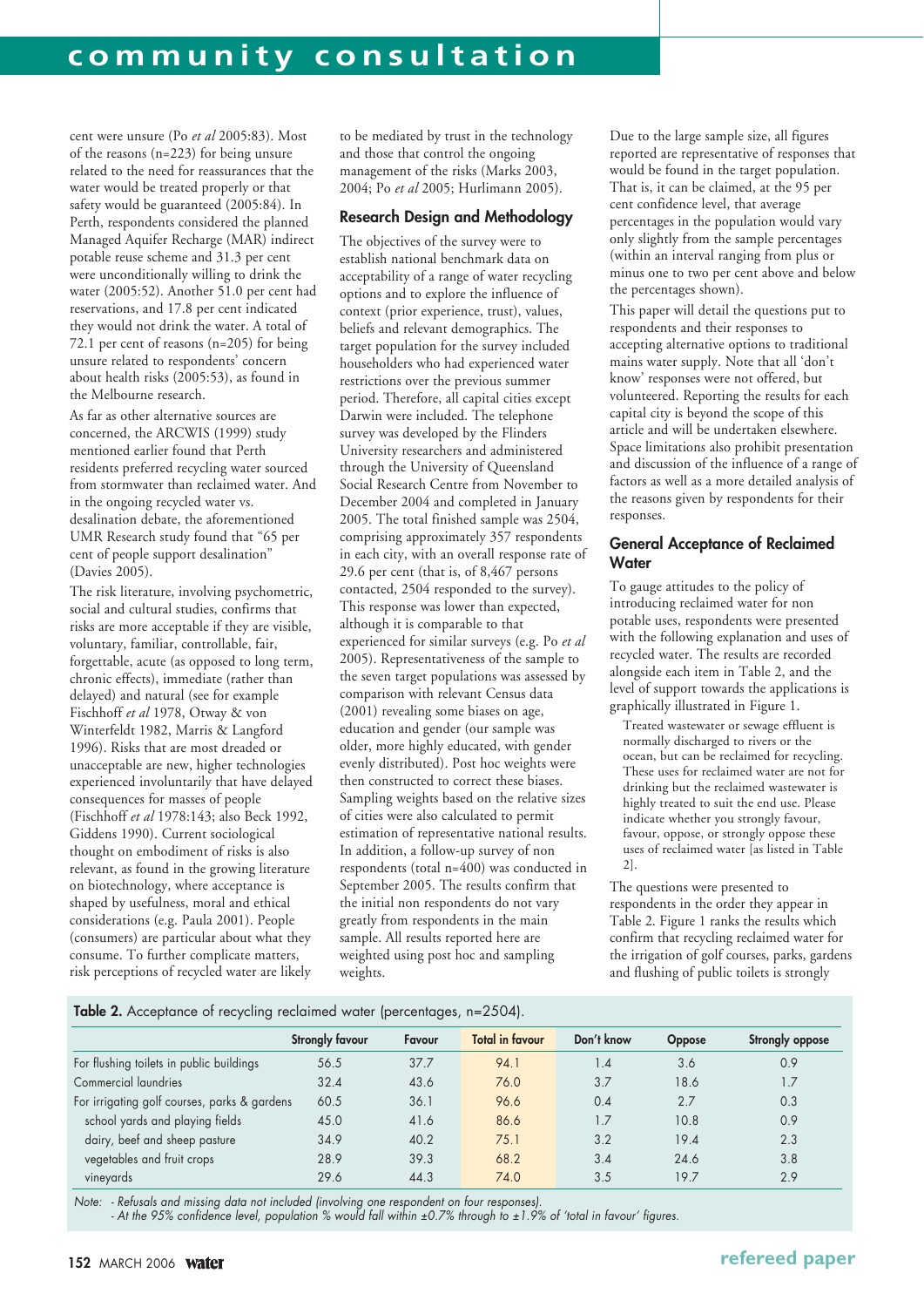# **community consultation**

favoured by over half the sample. Support for the remaining uses is also confirmed with the median falling within the 'favour' category. Less enthusiasm ('strongly favour') is indicated for irrigating school yards and playing fields, followed by personal contact through laundering of clothes and uses involving indirect ingestion.

Awareness of water recycling was explored with respondents being asked whether they had experienced any of these uses of reclaimed water. A total of 22.7 per cent had some experience, or said that they were aware of examples of water recycling, and 73.9 had no experience.

# Willingness to Recycle Reclaimed **Water**

Recycling reclaimed water within households was queried as follows:

If reclaimed water became available to your household, how willing would you be to use it for [Table 3]: willing without hesitation, willing with some qualifications, or not willing?

The various uses were given in the order they appear in Table 3, from applications that may involve indirect contact, through to those that are more salient, that is, uses involving bodily contact or indirect ingestion. As predicted, closeness of contact governed willingness to recycle. Even so, there is little difference between levels of acceptance for those uses where contact can be avoided (toilet flushing and garden irrigation) and some others where contact is inevitable (hand watering and car washing). The medians for these first four uses fall within the highest level: 'willing without hesitation'. Obviously, there is some resistance to using reclaimed water in the laundry, with more than a quarter of the sample indicating they are not willing to do so. While a detailed analysis of reasons relating to hesitation on laundry use cannot be undertaken here, the overarching theme for concerns with respect to one or more of the applications listed in Table 3 is concern for health risks (articulated as chemicals, water quality, safety, health risks, etc).





#### **Box 1.** Questions on salient options.

There are at least six ways of recycling different sources of water in the home that are currently being considered.

1. Individual greywater units can treat used water from the laundry and shower for household garden watering and toilet flushing. How willing would you be to have this type of unit installed? 2. Reclaimed water – that is highly treated wastewater - could be recycled for outdoor uses only, such as watering your garden. It would be distributed from a municipal treatment plant through purple pipes. How willing would you be to connect to this service?

3. Reclaimed water could be recycled for toilet flushing as well as for watering your garden, while treated rainwater from roofs could be used for other uses. If you were in the market for a new home, how willing would you be to buy into this type of housing development if other features met your needs?

4. Stormwater, that is, water drained from streets and other areas, can be treated for recycling. How willing would you be to use it for toilet flushing and garden watering?

5. Stormwater can also be treated to a high, drinking water quality. How willing would you be to use it for all your water needs in your household, including drinking?

6. Finally, seawater can be used. Desalination removes the salt and has been an expensive option that uses a lot of energy, but is becoming more economical. If desalinated water became available, how willing would you be to use it in the same way as you use the current mains water?

#### Six water recycling options

To increase the salience of water recycling six scenarios were put before respondents (Box 1). These centred on the use of different sources of water that included reclaimed water, greywater, rainwater, stormwater and desalinated seawater. Rather than providing detail that would be unmanageable within the allotted time and could tax respondents' patience, the

different options were summarised to include distinguishing features of those that are either established or under consideration in different parts of Australia. Results of this line of questioning on willingness are as listed in Table 4, in the order given to respondents.

City householders are willing to recycle all these sources of water with preference given (over 60% 'willing without hesitation', Table 4) for non potable uses of reclaimed

#### Table 3. Willingness to recycle reclaimed water for the household (percentages, n=2504).

|                   | Willing without hesitation | Willing with some qualifications | <b>Total willing</b> | Don't know | Not willing |
|-------------------|----------------------------|----------------------------------|----------------------|------------|-------------|
| Toilet flushing   | 77.6                       | 18.8                             | 96.5                 | 1.0        | 2.6         |
| Garden irrigation | 80.8                       | 15.1                             | 95.9                 | 0.8        | 3.2         |
| Hand watering     | 80.1                       | 15.1                             | 95.1                 | 0.5        | 4.4         |
| Car washing       | 77.2                       | 14.1                             | 91.3                 | 1.3        | 7.4         |
| Washing machine   | 38.7                       | 34.6                             | 73.3                 | 0.8        | 26.0        |
| Hand washing      | 34.7                       | 32.6                             | 67.4                 |            | 31.5        |
|                   |                            |                                  |                      |            |             |

Note: - Refusals and missing data not included (involving from three to six respondents of the total sample). - At 95% confidence level, population percentages would fall within ± 0.7% through to ±1.9% of 'total willing'.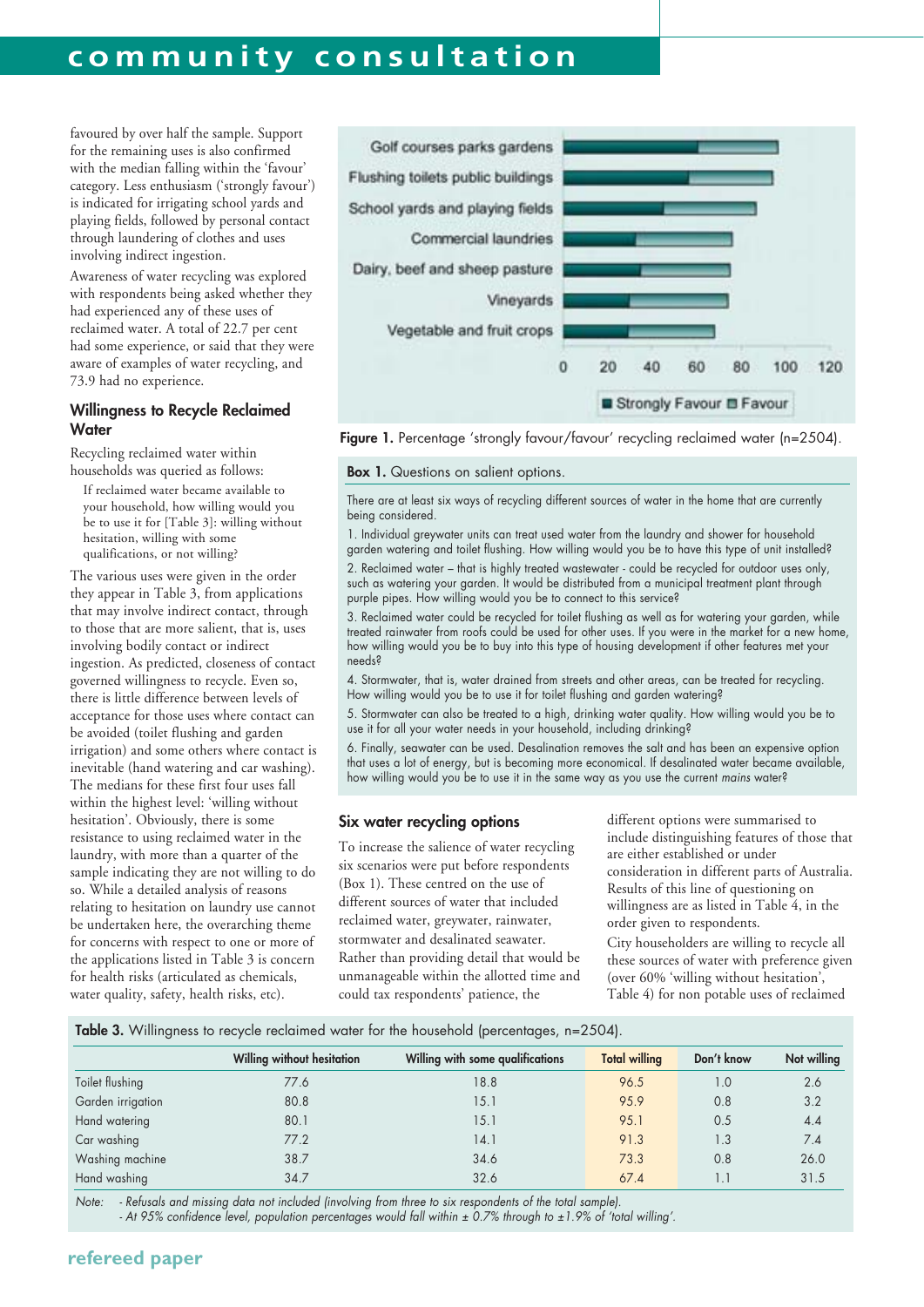| <b>Twist If</b> If I finite the second state. In oddit canonic spirone (porcomages) in Edgit |                            |                                  |                      |            |             |  |  |  |
|----------------------------------------------------------------------------------------------|----------------------------|----------------------------------|----------------------|------------|-------------|--|--|--|
|                                                                                              | Willing without hesitation | Willing with some qualifications | <b>Total willing</b> | Don't know | Not willing |  |  |  |
| Grey water installed for garden and toilet                                                   |                            |                                  |                      |            |             |  |  |  |
| flushing                                                                                     | 59.9                       | 34.2                             | 94.1                 | 0.7        | 5.1         |  |  |  |
| Reclaimed water for garden                                                                   | 63.3                       | 30.2                             | 93.6                 | 1.5        | 5.0         |  |  |  |
| Reclaimed water for garden, toilet and                                                       |                            |                                  |                      |            |             |  |  |  |
| rainwater for all other uses                                                                 | 75.8                       | 19.7                             | 95.5                 | 1.4        | 3.1         |  |  |  |
| Stormwater for garden and toilet                                                             | 83.9                       | 12.4                             | 96.3                 | 0.4        | 3.3         |  |  |  |
| Stormwater for all uses including drinking                                                   | 25.5                       | 48.1                             | 73.6                 | 1.1        | 25.2        |  |  |  |
| Desalinated seawater for all uses                                                            | 51.4                       | 39.7                             | 91.1                 | 0.7        | 8.1         |  |  |  |

**Table 4.** Willingness to use water through salient options (percentages,  $n=2504$ )

Note: - Refusals and missing data not included (involving from two to seven respondents of the total sample).

- The medians fall within the 'willing without hesitation' category except for potable uses of stormwater where the median is within 'willing with some qualifications'.

- At the 95% confidence level, percentages for the population would fall within ±0.8% to ±1.9% of 'total willing'.

water and stormwater. Taken together with 'some qualifications', over 90 per cent of respondents would be willing to undertake recycling on their property for toilet flushing and garden watering, or accept the desalination alternative. The ranking of the high positive response is depicted in Figure 2 which illustrates highest acceptance (willingness without hesitation) of non potable uses of stormwater while willingness to use stormwater for all household needs including drinking is ranked well below all other options. Following the questions on stormwater (Box 1, questions 4 and 5), respondents were asked for their level of confidence in specific potable uses, and the results are presented in the next section.

# Potable Reuse

Potable reuse involving reclaimed water was treated as a separate question from the six scenarios to make respondents more aware of what was being proposed. When finalising the wording to these questions, the advice of proponents of potable reuse was sought and some were concerned that the descriptions, that include the word 'sewage', would "put people off" or, worse, "would cause a stir". However, the aim of the exercise was to ensure transparency in communicating the concept, to assist people in making an informed choice, and to ensure that there would be no surprises for them in the future when indirect potable reuse might be considered for implementation in their city. The wording of the introductory statement is as follows:

Reclaimed water – that is, water reclaimed from wastewater or sewage effluent - can also be treated to drinking water quality. It can then be mixed with traditional sources, such as water collected in reservoirs, and then treated and piped in the usual way to the whole city or town.

Have you heard of this before?



Figure 2. Willingness to use water through salient options (percentages, n=2504).

A total of 35.0 per cent of respondents had heard of the 'indirect potable reuse' concept, with 64.3 per cent saying they had not heard of this form of recycling reclaimed water (17 were unsure, 0.7 per cent). Respondents were then asked if they would be willing to use the water:

How willing would you be to use water mixed with reclaimed water, treated to drinking water quality, for all your household needs?

As with previous questions, there were few missing data (1 refusal, 4 missing data). A total of 22.2 per cent were willing to use the water without hesitation, 50.5 per cent were willing with some qualifications, 26.0 per cent are not willing and only 1.3 per cent expressed uncertainty (unsure/don't know). The median falls within the category 'willing with some qualifications' and a total of 72.7 per cent are willing to recycle the water in this way, albeit with some qualifications.

To build salience of the issue, respondents were then asked how much confidence they would have in using it for showering, cooking and drinking. The same question

was asked of them earlier in relation to using drinking water quality stormwater. Both results, reflecting trust in potable reuse, are compared in Table 5, Figure 3. This exercise provided respondents with the opportunity to give closer consideration to potable reuse and, not surprisingly, overall, the result is more conservative than the 'willingness to use' questions. The median result lies within 'moderate confidence' for all but drinking where it rests within 'not much confidence'. However, respondents are more 'confident' on the more salient options of showering with stormwater or reclaimed water (Table 5: Total confident) than they are 'willing to use' either water source for all household needs (a more general, less salient measure), being 73.6 per cent (stormwater, Table 4) and 72.7 per cent (reclaimed water) respectively. Although a detailed analysis of qualified responses cannot be included here, the main comments given by respondents at the end of this section can be summarised as concerns about health risks and the need to have more information made available.

# **refereed paper**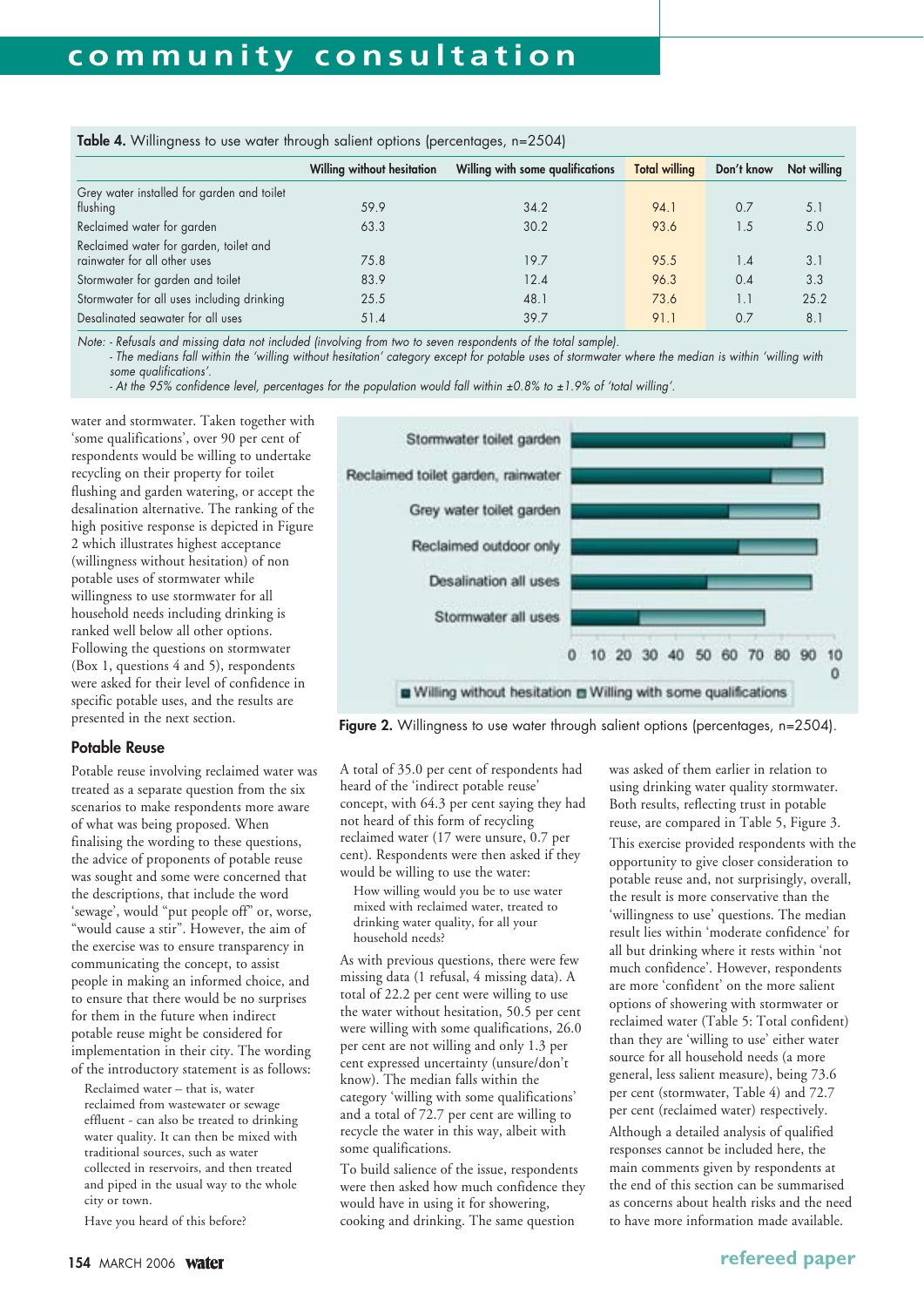|                                                                       | $n=$ | Great<br>confidence | Moderate<br>confidence | Total<br>confident | Don't<br>know | Not much<br>confidence | No<br>confidence |
|-----------------------------------------------------------------------|------|---------------------|------------------------|--------------------|---------------|------------------------|------------------|
| Drinking water quality stormwater                                     |      |                     |                        |                    |               |                        |                  |
| showering                                                             | 2498 | 42.0                | 39.6                   | 81.6               | 0.5           | 11.8                   | 6.2              |
| cooking                                                               | 2499 | 25.1                | 31.0                   | 56.1               | 0.7           | 18.8                   | 24.4             |
| drinking                                                              | 2496 | 19.4                | 26.8                   | 46.2               | 0.5           | 19.6                   | 33.6             |
| Water mixed with reclaimed water<br>treated to drinking water quality |      |                     |                        |                    |               |                        |                  |
| showering                                                             | 2498 | 36.5                | 39.3                   | 75.8               | 0.5           | 13.0                   | 10.7             |
| cooking                                                               | 2500 | 21.1                | 33.0                   | 54.1               | 0.4           | 17.2                   | 28.3             |
| drinking                                                              | 2498 | 14.7                | 26.9                   | 41.5               | 0.7           | 20.0                   | 37.8             |

Table 5. Confidence in potable uses of stormwater, or reclaimed water through indirect potable reuse (percentages, n=2504).

Note: - Refusals and missing data not included (four to eight).

- The medians fall within the 'total positive' category except for drinking where they rest in 'not much confidence'.

- At the 95% confidence level, percentages for the population would fall within ±1.6% to ±2% of 'total positive'.

In addition to the earlier question on prior awareness, respondents were given a description of 'unplanned indirect potable reuse'. This was included to build knowledge while gauging public awareness of this aspect of the water cycle that is so familiar to water engineers. Interviewers were instructed to read the following explanation very slowly:

One way of thinking about recycling water is that it already occurs wherever water supply for drinking is withdrawn downstream of other cities and towns that discharge sewage effluent into rivers; for example, the Thames River and the Murray River.

Have you ever thought about water supply in this way?

Some 67.1 per cent had not heard of the concept while almost a third had (32.2 per



Figure 3. Confidence in stormwater and indirect potable reuse (percentages, n=2504).

# **Beneficial Solutions to Organic Waste Problems**

Professional services for biosolids and organic waste management. Land application of organic wastes to agriculture, forestry and land rehabilitation. Complete range of specialised biosolids injection and spreading equipment. Biosolids, soil and water monitoring and reporting Biosolids and effluent management plans and EPA approvals.



19 Riverleigh Ave Gerroa NSW 2534 ph 02 4234 4444 fax 02 4234 4422 email Irawlinson@lvra.com.au

# **refereed paper**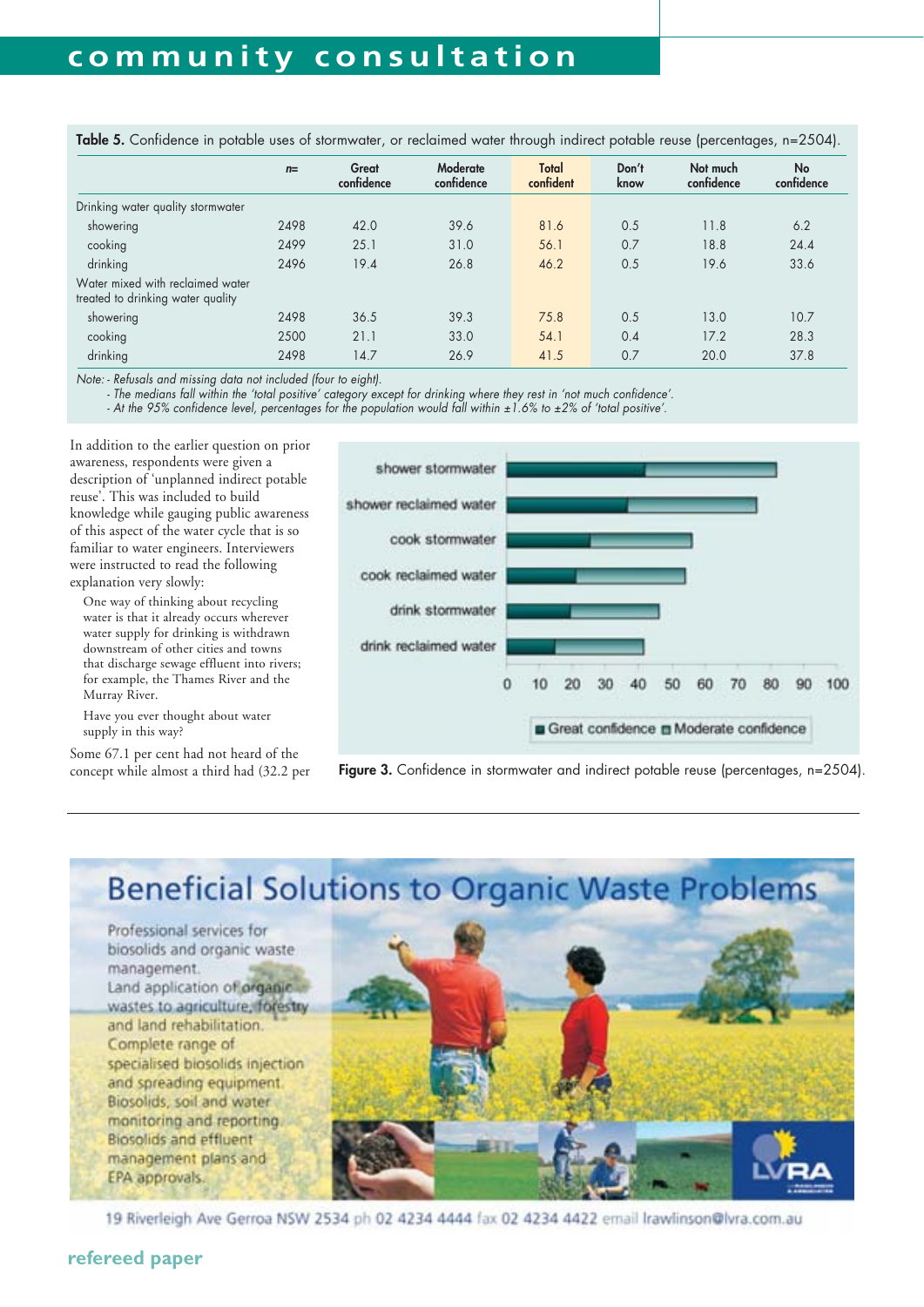cent); again, only 0.7 per cent were unsure whether they had or had not.

## Willingness to Pay

Respondents were asked to consider paying a realistic price for water in the event that recycled water had to be implemented in order to supplement the water supply. Note that this question came at the end of all questions on water recycling and refers to scenarios that include the reticulation of either reclaimed water or stormwater, while not specifically nominating non potable or potable uses. The aim was to test resistance to these sources of water, while introducing the concept of more realistic pricing of recycled water.

If we had to increase water supplies, and there were two options -

one - that you pay double the price you pay now for water so that additional water can be captured through new reservoirs, or from rivers, etc.; or,

two - that you use some form of recycled wastewater or stormwater and pay the same price for that as you pay now for water -

which would you support: pay double what you pay now, or recycle?

A total of 79.1 per cent chose recycling water sourced from wastewater or stormwater charged at the same rate that they now pay for mains water. Another 11.5 per cent would prefer to pay double that price in order not to recycle water, and 6.6 per cent chose neither option, wanting some alternative such as more water conservation (total 'don't know': 2.7 per cent, with only four refusals).

### **Discussion**

The general acceptance 'policy' questions on recycling reclaimed water yield high levels of support (Table 2). Acceptance grades from least likelihood of direct contact - being the irrigation of golf courses, parks and gardens - through to those involving contact with the body via clothing (commercial laundries), or through indirect ingestion (meat, vegetables, fruit, wine). Looking at the results for the more salient proposition of willingness to recycle reclaimed water for non potable uses (Table 3), the pattern of ranking reveals that people are prepared to handle the water for hand watering and car washing (bodily contact) but are less willing to use it for laundering clothes, where the level of acceptance is similar to that for commercial



laundries. In part, these results confirm previous findings, particularly the comparable results for Sydney (Table 1): golf courses, recreational parks, home toilet flushing and laundry. However, national support for the irrigation of vegetable crops is well short of that previously reported for Sydney and Adelaide. This may reflect general health risk concerns as found previously by Star *et al* (2000) and Po *et al* (2005) combined with a lack of familiarity with working examples of water recycling.

Reclaimed water is rated highly against other alternative sources when willingness to recycle water in the household is further explored (Table 4). For these salient options, the median for all non potable uses falls within 'willing without hesitation', although enthusiasm is dampened somewhat for existing properties to connect to a reclaimed water service for outdoor uses, and for the installation of greywater units. Rainwater is the preferred drinking source, and desalination is favoured over stormwater for all household uses.

When the idea of potable reuse is explored, it is confirmed that: (a) on the face of it, stormwater is preferred over reclaimed water (Table 5), but not to the extent found in the ARCWIS (1999) Perth study (the difference is negligible: from 2 to 6 per cent); and (b) people have significantly less confidence in ingesting the water compared to using it for showering. Both willingness and confidence in potable uses of reclaimed water, however, are much higher than that indicated in previous surveys (Table 1). These national survey results are more in line with those produced by the latest Sydney and Perth measures of acceptance: in all three cases, respondents were given a description of indirect potable reuse systems.

A final assessment of people's willingness to recycle water is provided in the 'willingness to pay' question. If the choice had to be made to combat depleting water resources, 79 per cent would not only use recycled water but would be prepared to pay the same price as they currently pay for mains water. On the other hand, in relation to current prices of mains water, 12 per cent opted to pay double the price than use recycled water.

The results on prior experience or awareness are of interest in assessing the level of background familiarity people have with this new technology. Only around a third or less of the national sample have had exposure to the idea of recycling water. A total of 74 per cent have had no experience with non potable reuse, 64 per cent have not heard of blending drinking water quality reclaimed water with current

### 156 MARCH 2006 Water

# **refereed paper**